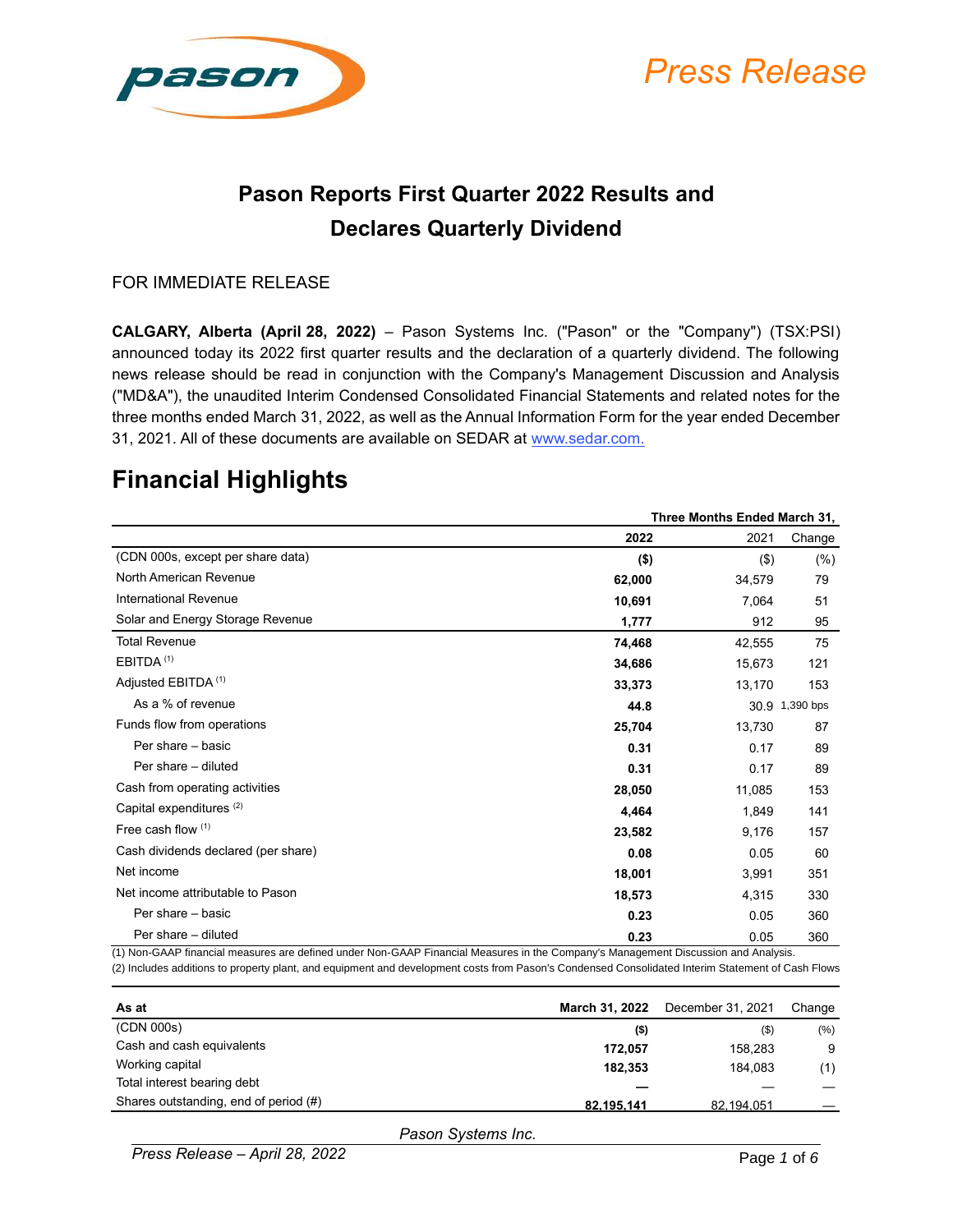Pason's financial results for the three months ended March 31, 2022, reflect improved industry conditions, and the Company's strong competitive positioning, prudent balance sheet, and operating leverage. In comparison to Q1 2021, financial results have improved significantly.

Pason generated \$74.5 million in revenue in the first quarter of 2022, representing a 75% increase from the \$42.6 million generated in the first quarter of 2021 as drilling activity improved significantly across Pason's operating regions. Furthermore, the Company realized the fourth consecutive quarter of sequential growth in Revenue per Industry day in the North American business unit with a new record of \$835 in Q1 2022, an increase of 16% from the comparative period in 2021, resulting in improvements in revenue that outpaced underlying industry activity. With this increase in revenue, Pason generated \$33.4 million in Adjusted EBITDA, or 44.8% of revenue in the first quarter of 2022, compared to \$13.2 million in the first quarter of 2021, or 30.9% of revenue. While the Company incurred certain incremental expenses to support increased activity levels, such as equipment repairs, research and development costs and compensation expenses, first quarter results continue to demonstrate the Company's strong operating leverage. As a result, the Company generated net income attributable to Pason of \$18.6 million (\$0.23 per share) in the first quarter of 2022 compared to net income attributable to Pason of \$4.3 million (\$0.05 per share) in the corresponding period of 2021.

Industry conditions in North America continued to improve in the first quarter of 2022, with a 57% increase in industry activity compared to the comparative prior year period. The North American business unit outpaced the improvement in industry activity, generating \$62.0 million of revenue in the first quarter of 2022, a 79% increase from \$34.6 million in the comparative period of 2021. Revenue per Industry day was \$835 in Q1 2022, an increase of 16% from the comparable period in 2021 and a new record level for the Company. The year over year increase is due to a combination of factors including increased market share, increased adoption of certain products, and improvement in pricing conditions compared to the very challenging environment that existed since the COVID-19 pandemic began. Furthermore, Revenue per Industry Day in the first quarter of 2022 benefited from a strong Canadian winter drilling season, a region which has historically generated comparatively higher levels of Revenue per Industry Day for the Company.

The International business unit generated \$10.7 million of revenue in the first quarter of 2022 compared to \$7.1 million in the comparative period of 2021. The year over year increase is due to increased industry activity in the international markets that the company serves and higher levels of revenue generated per drilling day with improved product adoption.

Revenue generated by the Solar and Energy Storage business unit was \$1.8 million, an increase of 95% from the comparative period in 2021 and represented the highest quarterly revenue level generated for the reporting segment. The increase in revenue is primarily due to the commissioning of control systems and sales of related hardware.

Sequentially, Q1 2022 revenue increased 19% from the \$62.8 million generated in Q4 2021 as the Company continued to defend its leading market share position in key markets with improving activity levels. Q1 2022 revenue in the North American business unit increased 23% to \$62.0 million. The increased revenue was driven by a 14% increase in North American industry days as well as a 9% increase in Revenue per Industry day of \$835 in Q1 2022 versus \$767 in Q4 2021. Both industry activity and Revenue per Industry day in Q1 2022 benefited from strong Canadian winter drilling activity throughout the first quarter.

Adjusted EBITDA was \$33.4 million in the first quarter of 2022, a 38% increase from \$24.2 million in the fourth quarter of 2021. The Company's cost structure remains primarily fixed and Pason continues to demonstrate its operating leverage with 79% incremental Adjusted EBITDA margins generated sequentially.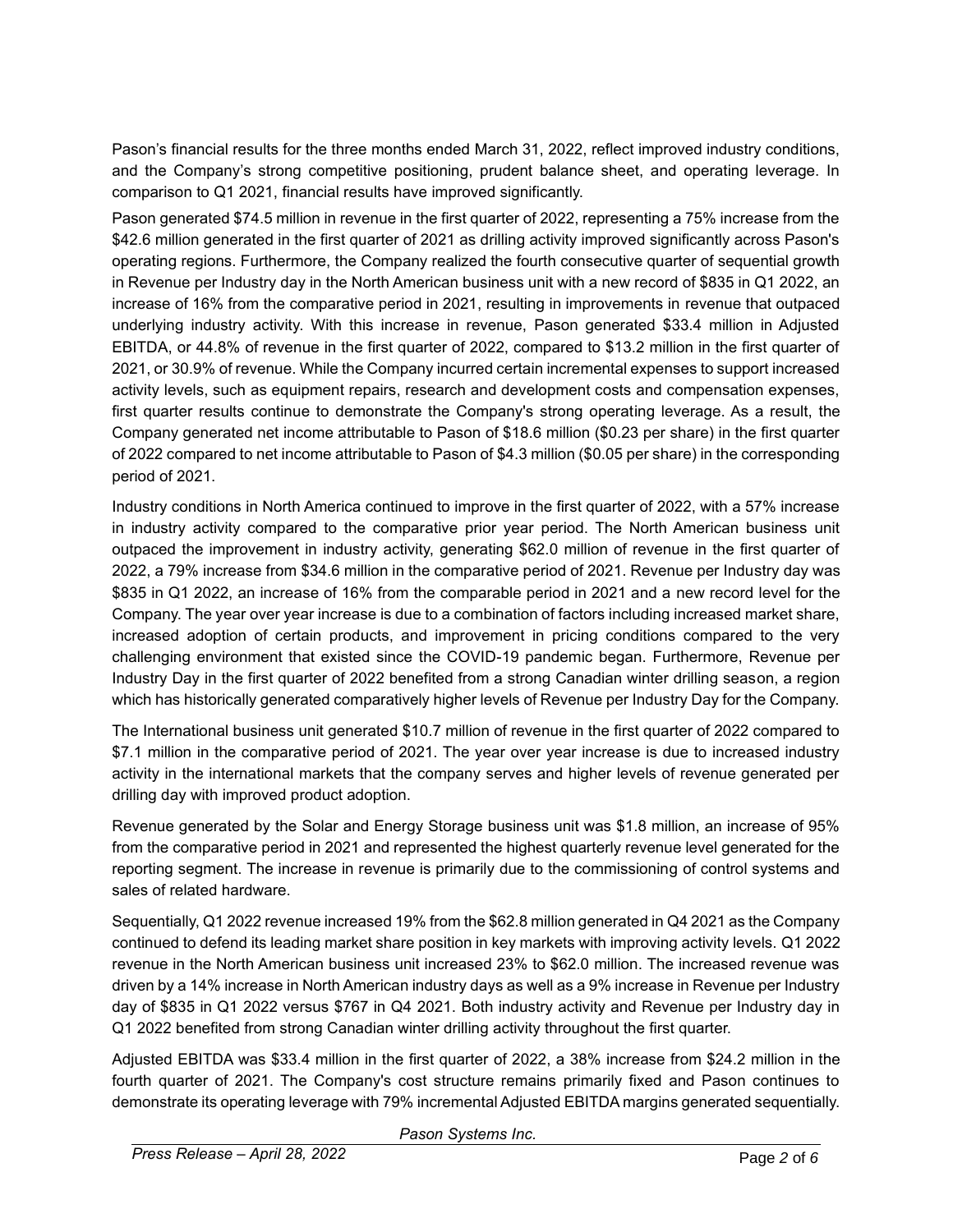The Company recorded net income attributable to Pason in the first quarter of 2022 of \$18.6 million (\$0.23 per share) compared to net income attributable to Pason of \$11.1 million (\$0.14 per share) in the fourth quarter of 2021. First quarter net income benefited from the increased activity levels and operating results, as noted above.

Pason's balance sheet remains strong, with no interest bearing debt and \$172.1 million in cash and cash equivalents as at March 31, 2022, compared to \$158.3 million at December 31, 2021. During the first quarter of 2022, Pason generated \$28.1 million in net cash from operating activities (Q1 2021: \$11.1 million) as the Company's operating results improved and while the Company managed required investments in working capital while revenue levels grew. Net cash from operating activities in the first quarter of 2022 also benefitted from the collection of withholding taxes owing from the IRS in the amount of \$12.5 million.

During the first quarter of 2022, Pason incurred \$4.5 million of capital expenditures which represents rental equipment additions to meet activity levels, as well as investments associated with ongoing refresh of the Company's fleet and technology platform. Resulting Free Cash Flow generated in Q1 2022 was \$23.6 million compared to \$9.2 million generated in the first quarter of 2021.

Pason's first quarter results continue to reinforce the decision to retain critical technology and service capabilities through the pandemic related downturn, putting the Company in a position of strength with a prudent balance sheet and significant operating leverage as activity levels continue to recover.

### **President's Message**

Pason's President and Chief Executive Officer Jon Faber stated:

"Since bottoming in the third quarter of 2020, oil and gas drilling conditions have maintained a consistent trajectory of steady growth; this trend continued again through the first quarter of 2022. While it has not fully returned to levels witnessed before the onset of the COVID-19 pandemic, North American land drilling activity increased 57% compared to the same quarter in 2021. Coupled with growth across our international markets and continued strength in our competitive position, this growth drove a 75% year-over-year increase in Pason's consolidated revenue to \$74.5 million in the first quarter. Pason's revenue and Adjusted EBITDA in the first quarter were nearly identical to the first quarter of 2020, the last quarter prior to significant global shutdowns related to the COVID-19 pandemic, despite North American land drilling activity being 15% lower than the 2020 period."

"For the fourth consecutive quarter, Pason posted growth in North American Revenue per Industry Day, with a new record generated this quarter of \$835 breaking through the \$800 per Industry Day level for the first time in the Company's history. We have held onto the market share gains we made through the pandemic, while both pricing and product adoption continue to improve. First quarter results are also positively impacted by the seasonally strong contribution from the Canadian winter drilling season. Our International business posted a 51% revenue increase over the first quarter of 2021. With additional revenue from installations of our intelligent energy management systems, our Solar and Energy Storage segment grew 95% year-over-year to \$1.8 million in the quarter."

"We delivered an additional \$0.63 of Adjusted EBITDA from every additional dollar of revenue compared to the first quarter of 2021. As a result, Adjusted EBITDA for the first quarter of \$33.4 million was up 153% from a year ago and represented an Adjusted EBITDA margin of 45%. We continue to make the necessary investments to scale our operations in anticipation of further industry growth, most notably in the areas of product repairs and staffing, which will impact margins in the short term while positioning Pason to outperform in the medium to longer term."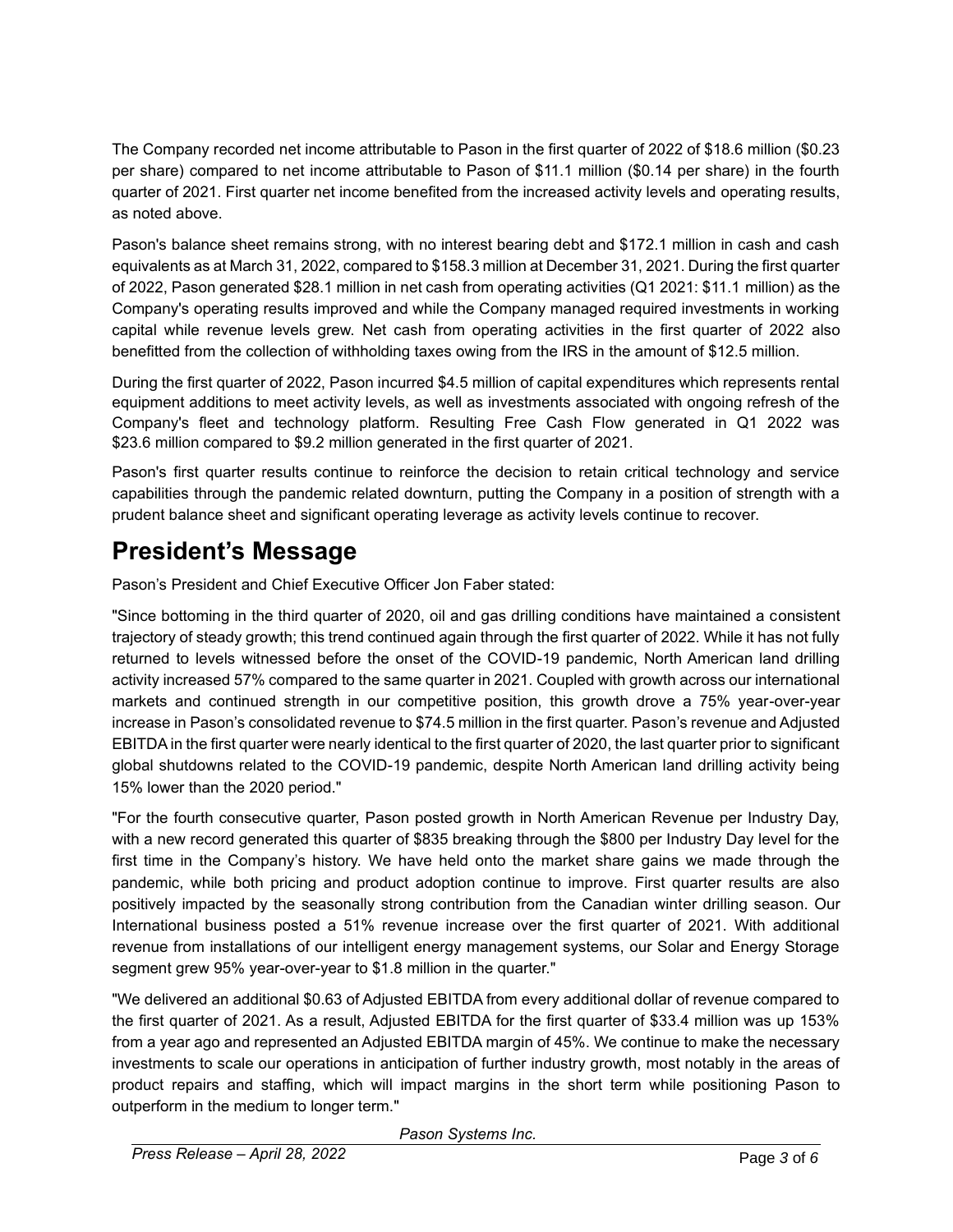"Global supply chain shortages and disruptions continue to be a challenge and are impacting delivery schedules. As a result, while we continue to plan to spend approximately \$30 million in capital expenditures in 2022, our expenditures in the first quarter came in at \$4.5 million. We continue to evaluate our capital programs in the context of further opportunities to evolve our product and service offering, while navigating continued supply chain challenges. We are pursuing opportunities to mitigate the impact of supply chain disruptions by strategically increasing our inventory of equipment components and parts further in advance of anticipated repairs and equipment builds. This will have an impact on near-term working capital requirements, while enabling us to be responsive to continued industry growth and to maintain the product and service advantages which underpin our leading competitive position."

"Free cash flow for the first quarter of \$23.6 million represented a 157% improvement from the first quarter of 2021, while net income attributable to Pason of \$18.6 million was up 330% over the same time period."

"We remain disciplined in our approach to capital allocation. We are committed to making the necessary investments in capital expenditures and working capital to support our growing core business. At the same time, we are pursuing additional revenue growth not directly tied to North American land drilling through Energy Toolbase (ETB), which focuses on the solar and energy storage market, and our minority investment in Intelligent Wellhead Systems (IWS), which participates in the oil and gas completions market. We remain committed to returning capital to our shareholders through our regular quarterly dividend, which we are maintaining at \$0.08 per share, and share repurchases."

"Our balance sheet allows us to withstand the inevitable volatility of North American land drilling and make growth-related investments. At the end of the first quarter, we had \$172 million in cash and cash equivalents and \$182 million of positive working capital, both of which benefited from the receipt of a long-standing income tax receivable in the amount of \$12.5 million in the quarter."

"Oil prices continue to trade around US\$100 per barrel as a result of both the ongoing military conflict in Ukraine and persistent global supply and demand imbalances. The circumstances around the conflict in Eastern Europe are both troubling and unpredictable, and they are likely to create continued volatility in global oil prices in the short-term."

"Our positive outlook for continued steady growth in North American land drilling remains rooted first and foremost in an analysis of significant global supply and demand indicators. While global oil demand has largely returned to pre-pandemic levels, all significant sources of supply not only remain below prepandemic levels, but in some cases they are trending lower. US storage levels of crude oil and petroleum products continue to decrease and are already below their 5-year lows. The US has announced plans to release one million barrels per day from the Strategic Petroleum Reserve for up to 6 months, a plan which if fully implemented would move the reserve to its lowest level since 1984. US land production is nudging higher, but still remains almost 10% below pre-pandemic levels. The inventory of drilled but uncompleted wells in the US has decreased for 21 consecutive months and now sits at its lowest level since early 2013. Oil supply challenges could be further exasperated by underinvestment in long-term development projects over the past five years. The industry's ability to respond to the growing supply shortfalls quickly is further limited by challenges with availability of labour and equipment."

"The drilling of new wells represents the first step in the creation of additional supply, and we expect land drilling activity to steadily grow over the coming quarters. Companies remain focused on ensuring they develop new sources of supply in a responsible manner and maximizing the productivity of each new well. To do so, they are increasingly looking to technology solutions which harness the power of data to drive automation and analytics solutions that optimize their efforts. Pason sits at the center of the ecosystem of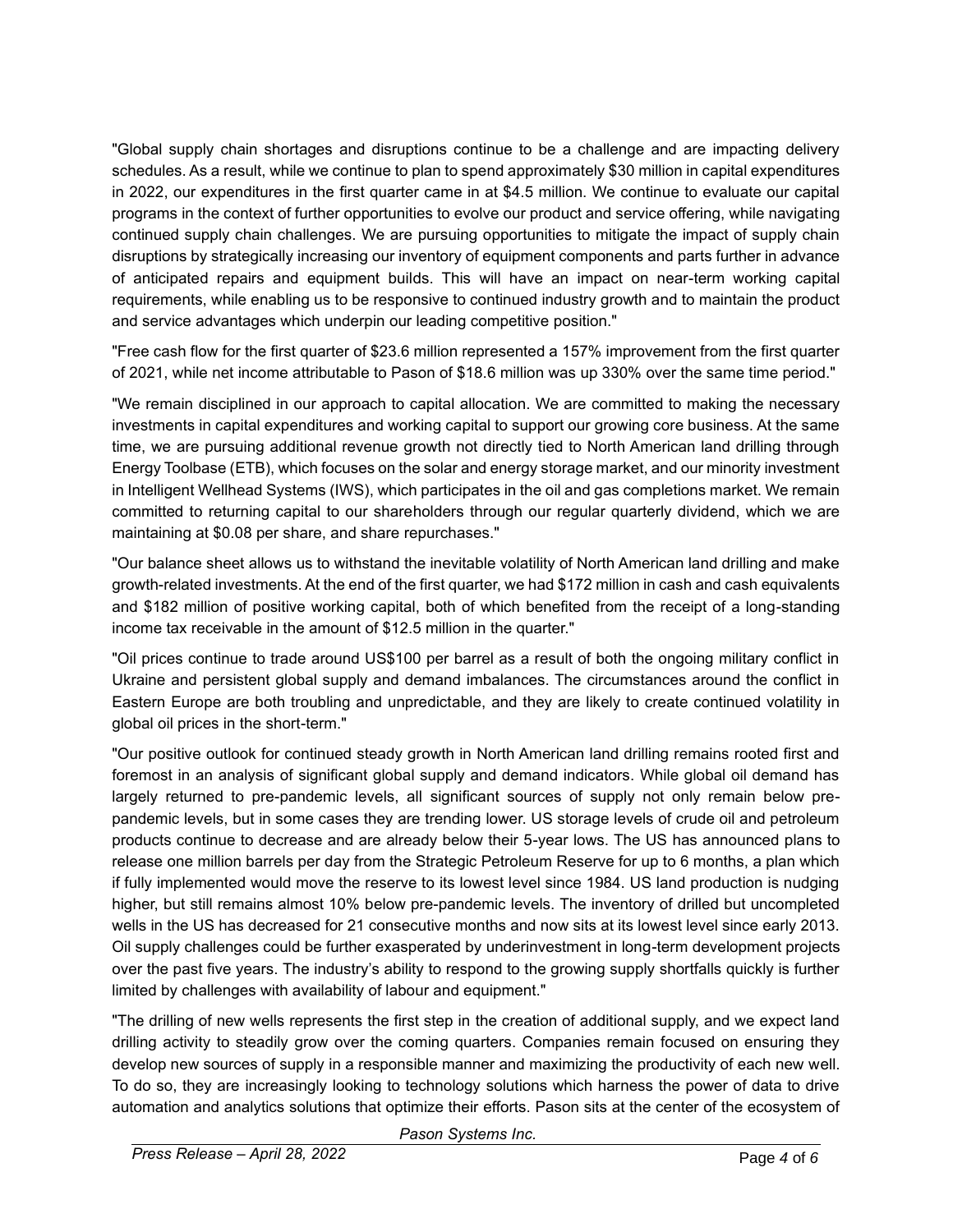much of the Western Hemisphere's drilling data, and we are well positioned to provide our customers with the leading technologies, unmatched service and support, and high-quality data they require to pursue their initiatives" concluded Mr. Faber.

## **Quarterly Dividend**

Pason announced today that the Board of Directors have declared a quarterly dividend of eight cents (C\$0.08) per share on the company's common shares. The dividend will be paid on June 30, 2022, to shareholders of record at the close of business on June 15, 2022.

## **Annual General Meeting**

Pason will be holding its annual general meeting of shareholders on Thursday, April 28, 2022, at 3:30 p.m. (MDT) via live audio webcast at www.meetnow.global/M77P2HM. Additional details on how to access and login to the meeting are provided on Pason's website at www.pason.com/investors.

## **First Quarter Conference Call**

Pason will be conducting a conference call for interested analysts, brokers, investors, and media representatives to review its 2022 first quarter results at 9:00 a.m. (MDT) on Friday, April 29, 2022. The conference call dial-in numbers are 1-888-664-6383 or 1-416-764-8650, and the call will be simultaneously audio webcast via: www.pason.com/webcast. You can access the fourteen-day replay by dialing 1-888- 390-0541 or 1-416-764-8677, using password 893731#. An archived audio webcast of the conference call will also be available on Pason's website at www.pason.com/investors.

## **Forward Looking Information**

Certain statements contained herein constitute "forward-looking statements" and/or "forward-looking information" under applicable securities laws (collectively referred to as "forward-looking statements"). Forward‐looking statements can generally be identified by the words "anticipate", "expect", "believe", "may", "could", "should", "will", "estimate", "project", "intend", "plan", "outlook", "forecast" or expressions of a similar nature suggesting a future outcome or outlook.

Without limiting the foregoing, this document includes, but is not limited to, the following forward‐looking statements: the Company's growth strategy and related schedules; divergence in activity levels between the geographic regions in which we operate; demand fluctuations for our products and services; the Company's ability to increase or maintain market share; projected future value, forecast operating and financial results; planned capital expenditures; expected product performance and adoption, including the timing, growth and profitability thereof; potential dividends and dividend growth strategy; future use and development of technology; our financial ability to meet long-term commitments not included in liabilities; the collectability of accounts receivable; the application of critical accounting estimates and judgements; treatment under governmental regulatory and taxation regimes; and projected increasing shareholder value.

These forward-looking statements reflect the current views of Pason with respect to future events and operating performance as of the date of this document. They are subject to known and unknown risks, uncertainties, assumptions, and other factors that could cause actual results to be materially different from results that are expressed or implied by such forward-looking statements.